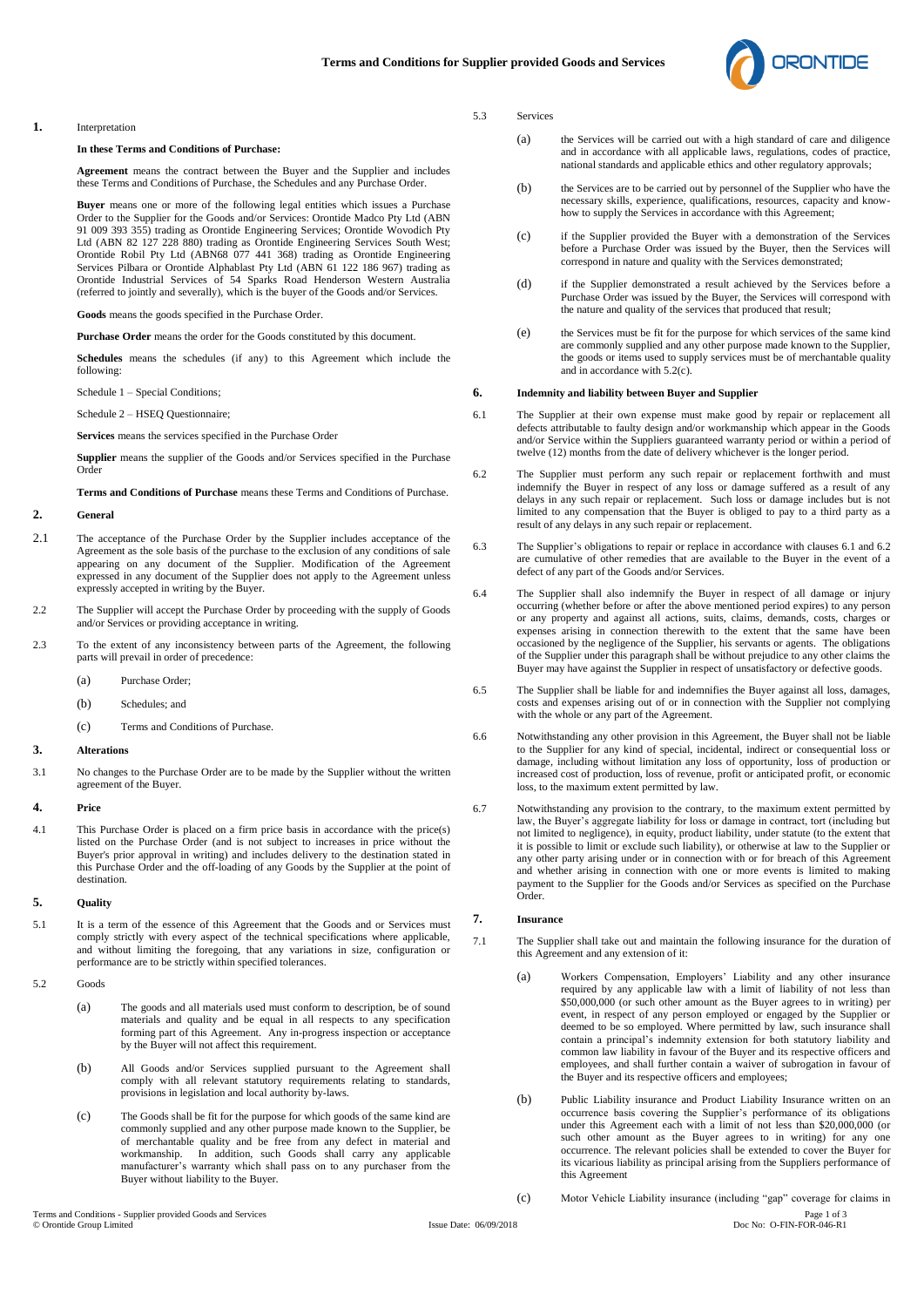

respect of personal injury or death not covered nor able to be covered by insurance referred to in Subclause (b) above) in respect of all mechanically propelled vehicles used by the Supplier in connection with the performance of its obligations under the Agreement for an amount of not less than \$20,000,000 for any one occurrence and unlimited in the annual aggregate (or such other amount as the Buyer agrees to in writing). The policy shall be extended to cover the Buyer for its vicarious liability as principal arising from the Suppliers performance of its obligations under this Agreement;

- (d) Compulsory Motor Vehicle Third Party Liability insurance as required by law in the relevant States or Territories in which the Suppliers performance of its obligations are carried out;
- (e) Insurance against loss or damage to the Suppliers property used in conjunction with the Services for not less than market value. This includes items which are hired, leased or otherwise acquired by the Supplier. The policy shall be extended to cover the Buyer for its vicarious liability as principal arising from the Suppliers performance of the Services under this Agreement;
- (f) Professional Indemnity insurance covering breaches of professional duty by the Supplier with a limit of indemnity of not less than \$2,000,000 any one claim and in the annual aggregate (or such other amount as the Buyer agrees to in writing). This insurance must be maintained for the term of the Agreement and for a period of not less than 7 years following the date of completion or termination of the Agreement.
- (g) Any additional insurance by law or as requested by the Buyer.
- 7.2 The Supplier shall ensure that all sub-contractors used by the Supplier in performance of the Services carry and maintain similar insurances as referred to in this Clause.
- 7.3 Before proceeding with its obligations under the Agreement and at such other times as the Buyer may require, the Supplier shall provide to the Buyer evidence of the existence and coverage of insurances required under this Clause.

## **8. Inspection and return**

8.1 All Goods or Services received are subject to inspection within a reasonable time after delivery or before delivery at the Buyer's discretion irrespective of date of payment. Signed delivery dockets do not mean acceptance by the Buyer of Goods or Services delivered but only the number of packages or cartons delivered. The Buyer must promptly notify the Supplier of any defects appearing, and hold Goods or Services so found to be defective for the Supplier's instructions and at the Supplier's risk for a reasonable period not exceeding 12 months. If the Goods or Service are defective and the Supplier's instructions are not received within that period, the Buyer may engage another contractor to undertake the works and for the cost of such remediation to be payable forthwith by the Supplier and may be set off by the Buyer against any moneys otherwise due by the Buyer to the Supplier.

### **9. Royalties**

9.1 Goods are for the use of or re-sale by the Buyer or its associated companies and may be incorporated in any products (whether owned or used or possessed by the Buyer). The Supplier must not make any claim for royalties or other additional compensation from the Buyer by reason of or connected with such use, re-sale or manufacture.

## **10. Patent rights**

- 10.1 The Supplier agrees to defend, protect and indemnify the Buyer, its successors and assigns, from and against any claim arising from the lawful use of the Goods and/or Services by the Buyer or third parties including all claims for actual or alleged infringement of any letters patent, trademarks, copyright, design, confidential information or similar protection whether granted by the Commonwealth of Australia or any foreign state or the common law, provided that the Supplier will not indemnify the Buyer, its successors and assigns from or against any claim to the extent that such claim arises as a result of the negligence, wilful misconduct, fraud or breach of duty of the Buyer, its successors and assigns or any of their partners, employees or agents.
- 10.2 If the Supplier makes any representation or statement directly or indirectly to the Buyer that the Goods and/or Services ordered are protected by one or more patents and any such patent is found to be invalid, the Buyer may forthwith cancel this Purchase Order or any contract arising from this Purchase Order and recover any money paid to the Supplier under this agreement as a liquidated debt.

## **11. Special dies, etc to remain purchaser's property**

- 11.1 Special dies, tools, patterns and drawings specially created or commissioned by the Supplier at the cost of the Buyer for the manufacture of the Goods (Buyer's Tools), remain the Buyer's property whether during or after the termination of this Agreement.
- 11.2 The Supplier must use reasonable endeavours top keep the Buyers Tools in good **condition**
- 11.3 The Supplier agrees that it will not without the Buyer's prior written consent, use any Buyer's Tool in the production, manufacture or design of any other articles, nor of larger quantities of the Goods than those required by this Agreement.
- 11.4 While the Supplier is in possession of the Buyer's Tools, it acknowledges that it is a bailee of them and owes the Buyer the duties, responsibilities and liabilities of a bailee.
- 11.5 At the termination of this contract each Buyer's Tool must be disposed of as the Buyer directs.

### **12. Designs and specifications to be retained in confidence**

Any Goods or Services made or done according to the Buyer's design or specifications or developed for the Buyer at the direction of the Buyer, or any original or copy designs or specifications supplied by the Buyer are held by the Supplier on the Buyer's behalf and at the Buyer's disposal and must not be disclosed or furnished to any other person, firm or government without the Buyer's prior written consent. The Supplier must take all reasonable precautions to protect such confidentiality.

### **13. Packing costs and standard**

- (a) The Supplier and any of its agents or suppliers must not include a charge to the Buyer for wrapping, packing, cartons or crating unless authority for such charge is expressly incorporated in this Purchase Order.
- (b) Where the Goods are to be shipped by a third party carrier then in that event, the Goods should be packed in accordance with the carriers' reasonable requirements in order to secure reasonable transportation and insurance rates.

#### **14. Advertising**

A party must not, without the other party's prior written consent, advertise or publish the fact that the Supplier has contracted with the Buyer in relation to the Goods and/or Services.

### **15. Delivery documents**

- (a) The Supplier must invoice the Buyer promptly following delivery of the Goods or Services.
- (b) The Supplier must dispatch packing lists, shipping documents and certified invoices to the Buyer's office by direct mail on the day of shipment unless a different method or date of dispatch (or both) is agreed by the Buyer.

#### **16. Payment terms**

- 16.1 The Supplier shall invoice the Buyer for the Goods and Services supplied on a monthly basis and the Buyer shall pay the Supplier the amount invoiced within 60 days from the end of the month following the receipt of the Suppliers invoice.
- 16.2 If the Buyer disputes any item or items invoiced, the Buyer shall notify the Supplier specifying the reasons therefore and withhold payment of the disputed item or items until settlement of the dispute. The Buyer shall pay the undisputed portion of the invoice.

### **17. Termination for Default**

- 17.1 The Supplier will be in default where the Supplier fails to perform any obligation term, condition or stipulation contained in this Agreement and on its part to be performed and observed;
- 17.2 Where the Supplier is in default, the Buyer will issue a notice of default which outlines the nature of the default and will provide the Supplier with a period in which to rectify the default. It is agreed that in the event the Supplier has been granted Preferred Supplier Status the relevant period will be for 7 days on receipt of written notice from the Buyer. If the Preferred Supplier fails to provide a remedy within the 7 days the Buyer will have the right to terminate the Agreement in whole or in part.
- 17.3 Should the Supplier not rectify the default within the time period specified, the Buyer may without limiting its right to recover damages or any other right at law, issue a further notice terminating the contract from the date stated in the further notice.
- 17.4 Should the Buyer terminate the Agreement in accordance with clause 17.3, then the Supplier's only entitlement will be to receive payment for any Goods or Services that have been delivered in accordance with the Agreement but not yet paid for by the Buyer.
- 17.5 Under no circumstances will the Buyer's liability pursuant to clause 17.4 ever exceed the value of the Purchase Order for the Goods or Services.
- 17.6 For the avoidance of doubt, termination of this Agreement by the Buyer does not affect the availability to it of any other remedies or rights which the Buyer may have against the Supplier with respect to the performance or non-performance of this Agreement arising from any breach of this Agreement by the Supplier.

# **18. Termination for Convenience**

- 18.1 Notwithstanding clauses 17.1-17.6 the Buyer may in its absolute discretion and without having to provide any reason, terminate the Agreement at any time by providing written notice to the Supplier.
- 18.2 In circumstances where the Buyer exercised its rights in accordance with 18.1, payment will only be made as follows: